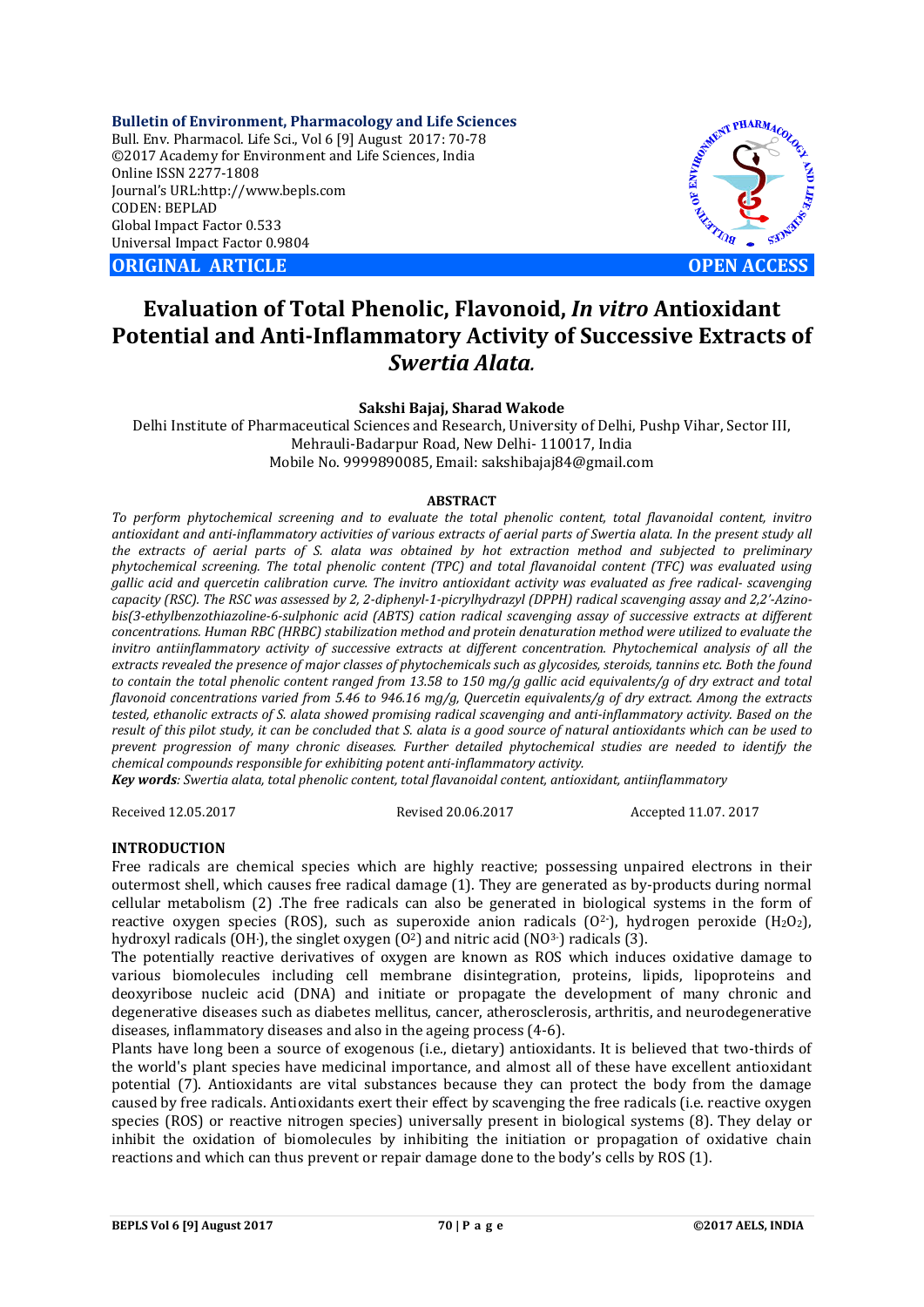Inflammation is one common and major cause of sufferings now and every time past. Inflammatory diseases including rheumatic diseases are a major cause of morbidity of the world (9).Inflammation is considered as a primary physiologic defence mechanism that help body to protect itself against infection, burns, toxic chemicals, allergens or other noxious stimuli. An uncontrolled and persistent inflammation may act as an etiologic factor for many of these chronic illnesses (10).The currently available drugs like narcotics (e.g. opoids), non steroidal anti-inflammatory drugs (NSAIDS) e.g (Salicylates) and corticosteroids (e.g. hydrocortisone) are not useful in all cases of inflammatory disorders, because of their side effects and potency (11). These drugs act by inhibiting the function of prostaglandin. Prostaglandin is an autocoid that is released extracellularly and initiate pain. Anti-inflammatory agents block this autocoid synthesis by either inhibiting COX enzyme or protecting lysosomal membrane from breakdown (12). Signs of inflammation are swollen joints, joint pain, stiffness, and loss of joint functions. As a result, a search for other alternatives seems necessary and beneficial. The study of botanicals which are used traditionally to cure inflammation is still fruitful and logical research strategy in the source of new antiinflammatory drugs (13).

Therapeutic potential of plants is mainly due to the presence of bioactive compounds. Plant constituents are responsible for both free radicals scavenging and anti-inflammatory activity. Secondary metabolites are responsible for biological activities of plants including terpenoids (14), phenolic compounds (flavonoids, phenolic acids, quinones, coumarins, lignans, stilbenes, tannins), and nitrogen compounds (alkaloids, amines, and betalains) and carotenoids (15). The rich wealth of plant kingdom can represent a novel source of newer compounds with significant antioxidant and anti-inflammatory activities.

*Swertia alata* Royle (Gentianaceae) is an annual herb commonly grows in west and north west himalayas particularly in kashmir to kumaon, mussorrie, dehradun and nanital region (16).An infusion of plant was known for its tonic, febrifuge and laxative properties. The plant contains three xanthones i.e swertiaperennine, swertianin and decussating with properties of curing malaria (17). It also contains oleanolic acid, ursolic acid swertiamarin, amarogentin and mangiferin which shows good antioxidant activity (18). The literature survey showed scanty information available on this plant and thus prompted us to analyze the common ayurvedic plant. The present study involves determination of phenolics by folin cioculteu method, flavanoids by aluminium chloride method, antioxidant activity by DPPH and ABTS assay and anti-inflammatory activity by membrane stabilization and albumin denaturation.

# **MATERIAL AND METHODS**

#### **Plant material and extraction**

The dried plant material was supplied by an Ayurvedic Pharmaceutical Company, New Delhi and identified by Dr. H.B Singh, NISCAIR (National Institute of Science communication and Information Resources) Pusa Gate, New Delhi. The voucher specimen (NISCAIR/RHMD/2013/2185/191) of the test drug has been deposited in the herbarium of NISCAIR for future reference. The fresh aerial parts were dried under the shade and powdered in a mixer. The coarse powdered material (500g) of *S. alata* was extracted successively by petroleum ether, chloroform, ethanol and water. Each time before extraction with next solvents, the coarse powder material was dried in hot air oven below 50ºC. The extracts were evaporated to dryness under reduced pressure with a rotary evaporator (Heidolph) at a temperature of 40oC. All the dried extracts were kept in tightly packed container under refrigeration until used for the biological testing.

# **Drugs and chemicals**

The chemical used were Folin ciocalteau (FC) reagent, Aluminium chloride, Ascorbic acid, Diclofenac sodium, gallic acid and quercetin was purchased from sigma Aldrich. All other chemicals and reagents used were of highest analytical grade.

#### **Phytochemical screening of extracts**

The freshly prepared crude extracts of aerial parts of *S. alata* were subjected to qualitative phytochemical tests to check the presence of various classes of active chemical constituents such as tannins, saponins, glycosides, flavonoids, alkaloids, terpenes, steroids, etc. using standard procedure. (19)

# **Determination of total phenolic contents in the plant extracts**

The concentration of phenolics in plant extracts was determined with the folin ciocalteau reagent using the method of spanos and wrolstad (1990) as modified by Lister and Wilson (2001) (20, 21). All the extract in the concentration of 1 mg/mL was used in the analysis. The reaction mixture was prepared by mixing 0.5 ml of solution of extracts, 2.5 mL of 10% Folin-Ciocalteu's reagent dissolved in water and 2.5 mL 7.5% NaHCO3. Blank was concomitantly prepared**,** containing 0.5 ml methanol, 2.5 mL 10% Folin-Ciocalteu's reagent dissolved in water and 2.5 mL of 7.5% of NaHCO3. The samples were thereafter incubated in a thermostat at  $45\degree$ C for  $45$  min. The absorbance was determined using spectrophotometer at λmax = 765 nm. The samples were prepared in triplicate for each analysis and the mean value of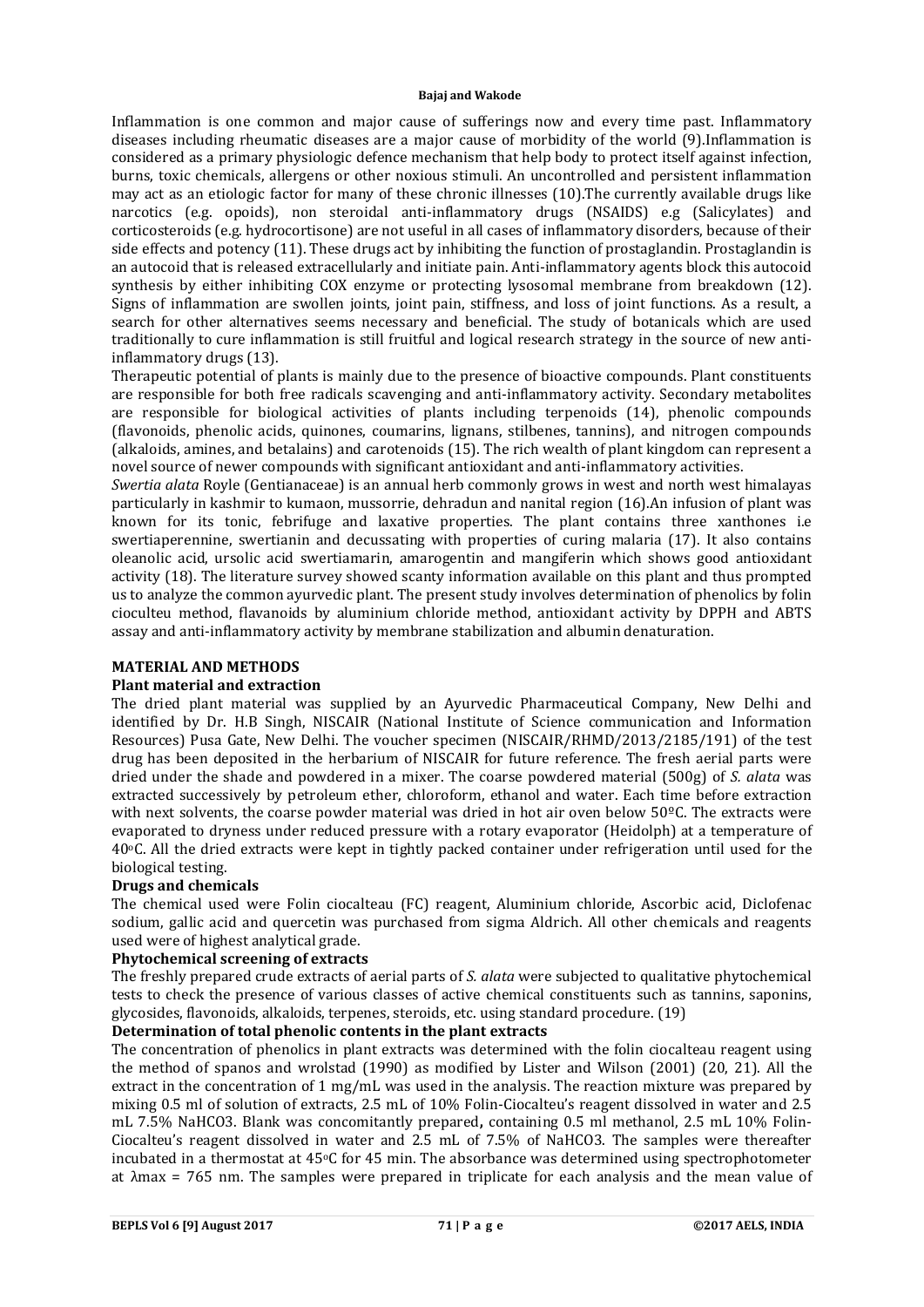absorbance was obtained. The same procedure was repeated for the standard solution of gallic acid and the calibration line was construed. Based on the measured absorbance, the concentration of phenolics was read (mg/mL) from the calibration line; then the results were expressed as milligrams of gallic acid equivalent per gram of dry weight (mg GAE/g dw).

# **Determination of flavonoid concentrations in the plant extracts**

The content of flavonoids in the examined plant extracts was determined using spectrophotometric method (22). The sample contained 1 mL of methanolic solution of the extracts in the concentration of 1 mg/mL and 1 mL of 2% AlCl3 solution dissolved in methanol. The samples were incubated for an hour at room temperature. The absorbance was determined using spectrophotometer at λmax = 415 nm. The samples were prepared in triplicate for each analysis and the mean value of absorbance was obtained. The same procedure was repeated for the standard solution of quercetin and the calibration line was construed. Based on the measured absorbance, the concentration of flavonoids was read (mg/mL) on the calibration line; then, the content of flavonoids in extracts was expressed in terms of quercetin equivalent (mg of QU/g of extract).

# *In-vitro* **Anti-oxidant activity**

# *DPPH radical scavenging activity*

The ability of the plant extract to scavenge 1, 1-diphenyl-2-picryhydrazyl (DPPH) free radicals was assessed by the standard method (23). The stock solution of extracts were prepared in ethanol to achieve the concentration of 1 mg/ml. Dilutions were made to obtain concentrations of 20, 40, 60,80 and 100 μg/mL. Diluted solutions (1 mL each) were mixed with 3 ml of ethanolic solution of DPPH (DPPH, 0.004%). After 30 min of incubation at room temperature the reduction of the DPPH free radical was measured by reading the absorbance at 517nm using UV-Visible Spectrophotometer. Initially, absorption of blank sample containing the same amount of ethanol and DPPH solution was prepared and measured as control. Ascorbic acid was used as standard. The experiment was carried out in triplicate. Percentage inhibition was calculated using equation  $(1)$ , whilst IC50 values were estimated from the % inhibition versus concentration plot, using a non-linear regression algorithm. The data were presented as mean values  $\pm$  standard deviation (n = 3).

# **(Absorbance of control- absorbance of sample)**

**% inhibition = -------------------------------------------------- X 100 equation (1)** 

 **Absorbance of control**

# *ABTS radical scavenging assay*

For ABTS cation radical scavenging assay, the procedure followed the method with some slight modifications (24, 25). The stock solutions included 7mM ABTS+ solution and 2.4mM potassium persulfate solution. The working solution was then prepared by mixing the two stock solutions in equal quantities and allowing them to react for 12h at room temperature in the dark. The solution was then diluted by mixing 1ml ABTS+. Solution with 60 ml methanol to obtain an absorbance of 0.706±0.001 units at734nm using the spectrophotometer. Fresh ABTS+ solution was then prepared for each assay. Plant extracts/standard (1ml) of different concentration (20, 40, 60, 80,100 and 200 μg /mL) was allowed to react with 1ml of the ABTS+ solution and the absorbance was taken at 734nm after 7min using the spectrophotometer. The ABTS<sup>+</sup> scavenging capacity of the extract was compared with that of Trolox and percentage inhibition calculated as:

ABTS radical scavenging activity  $(\% )$  = Abs<sub>control</sub> – Abs<sub>sample</sub>/Abs<sub>control</sub>×100 Where,

Abs<sub>control</sub> was the absorbance of ABTS radical + methanol, and

Abssample was the absorbance of ABTS radical + sample extract/standard.

# **Anti-inflammatory activity**

# *HRBC membrane stabilization method*

The HRBC membrane stabilization has been used as a method to study the anti-inflammatory activity (26). The blood was collected from median cubital vein of healthy volunteers and mixed with equal volume of sterilized Alsever solution (2% dextrose, 0.8% Sodium citrate, 0.05% citric acid and 0.42% Sodium chloride in water). The blood was centrifuged at 3000 rpm and packed cells were washed with isosaline (0.85% Sodium chloride, pH 7.2) and a  $10\%$  v/v suspension was made with isosaline. The assay mixture contained the drug (at various concentrations), 1ml phosphate buffer (0.15M, pH7.4), 2 mL of hyposaline (0.36%) and 0.5ml of HRBC suspension. Diclofenac sodium, a powerful non steroidal antiinflammatory drug was used as a standard drug. Instead of hyposaline 2mL of distilled water was used as control. All the assay mixtures were incubated at 37ºC for 30 min and centrifuged. The haemoglobin content in the supernatant solution was estimated using spectrophotometer at 560nm.The percentage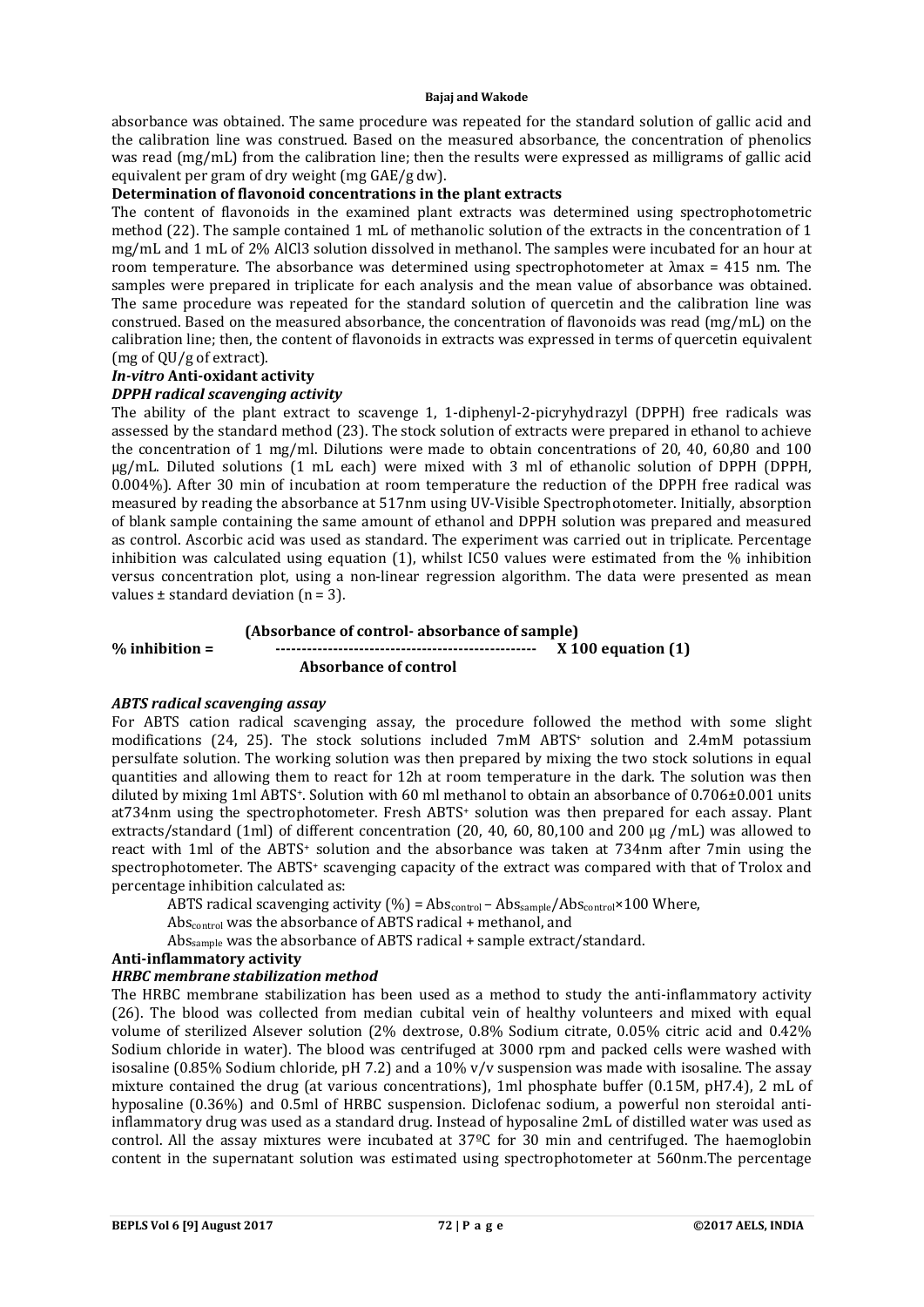haemolysis was calculated by assuming the haemolysis produced in the presence of distilled water as 100%.The percentage of HRBC membrane stabilization or protection was calculated by using the formula,

Percentage protection = 100- (OD of drug treated sample/OD of control) ×100

# **Inhibition of albumin denaturation**

The anti-inflammatory activity of all the extracts were studied by using inhibition of albumin denaturation technique which was studied according to Mizushima et al (27) and Sakat et al (28) followed with minor modifications. The reaction mixture was consists of test extracts and 1% aqueous solution of bovine albumin fraction, pH of the reaction mixture was adjusted using small amount of 1N HCl. The sample extracts were incubated at 37 °C for 20 min and then heated to 51 ° C for 20 min, after cooling the samples the turbidity was measured at 660nm. The experiment was performed in triplicate. The Percentage inhibition of protein denaturation was calculated by equation 1.

# **Data analysis**

All experiments measurements were carried out in triplicate and are expressed as mean  $\pm$  SD. The inhibitory concentration 50% (IC50) was calculated by plotting the data in the graph as concentration versus percentage inhibition using graph pad prism software, version 5.

# **RESULTS AND DISCUSSIONS**

# **Extraction yield**

The successive solvent extraction was done and extractive yield of Petroleum ether (PESA), Chloroform (CHSA), Ethanol (ETSA) and Aqueous (AQSA) extracts were calculated and given in Table 2. The yield of extraction by various solvents are in the following order PESA<CHSA<ETSA<AQSA. This shows that the extraction yield increases with increasing polarity of the solvent used in extraction. Compounds other than phenolics may have been extracted and contribute to higher yield. This may be attributable to the higher solubility of protein and carbohydrates in water not in organic solvent.

# **Preliminary phytochemical analysis**

The various extracts of *S. alata* were tested for different phytoconstituents using standard procedures and results are given in Table 1. As given in Table 1 ETSA extract showed the presence of major classes of secondary metabolites such as phenolic, iridoids, tannins, carbohydrates, steroidal terpenes. AQSA extract showed absence of steroidal terpenes and iridoids while their presence was revealed in PESA extract.

| <b>Test</b>        | <b>PESA</b> | <b>CHSA</b> | <b>ETSA</b> | <b>AQSA</b> |
|--------------------|-------------|-------------|-------------|-------------|
| Alkaloids          |             |             |             |             |
| Flavanoids         |             |             |             |             |
| Tannins            |             |             |             |             |
| Saponins           |             |             |             |             |
| Glycosides         |             |             |             |             |
| Steroids           |             |             |             |             |
| Steroidal terpenes |             |             |             |             |
| Phenolic           |             |             |             |             |
| Gums and mucilage  |             |             |             |             |
| Carbohydrates      |             |             |             |             |
| Test for iridoids  |             |             |             |             |

# **Table 1: Qualitative Phytochemical investigation**

# **Total phenolic content (TPC)**

The total phenolic contents in PESA, CHSA, ETSA and AQSA of *S. alata* were examined using the folinciocalteu's reagent are xpressed in terms of gallic acid equivalent (the standard curve equation: y=0.005x-0.007,  $r^2 = 0.991$ . The values obtained for the concentration of total phenols are expressed as mg of  $GA/g$ of extract (Table 2).The TPCs were calculated using the above linear regression equation based on the calibration curve of gallic acid where y is absorbance and x is amount of gallic acid in µg(Figure 1). The total phenolic contents in the examined extracts ranged from 13.58 to 150 mg GA/g. It was found that the TPC of the extracts decreases with increase in polarity of solvent except for ethanol as solvent (Table 2). This may be because of content of more nonpolar compounds such as carbohydrates and glycosides in aqueous extracts than in other extracts. It may also be caused by the formation of a phenolic complex possessing higher molecular weight that is soluble in ethanol but insoluble in the aqueous extract (29). Based on the results of TPC, the best extracting solvent was ethanol.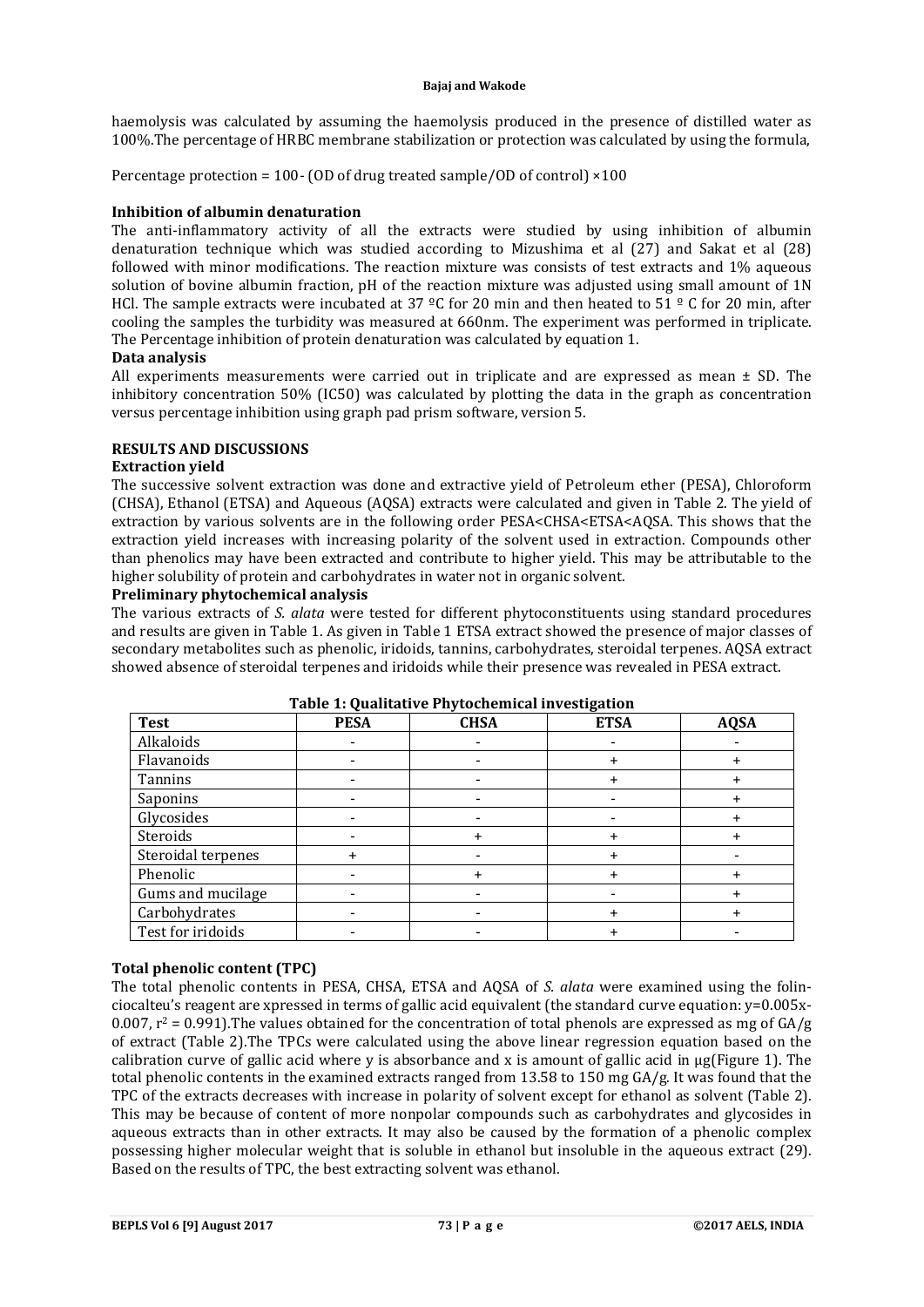

# **Total flavanoidal content (TFC)**

The concentration of flavanoids in various plant extracts of the species *S.alata* was determined using spectrophotometric method with aluminium chloride. The content of flavanoids was expressed in terms of Quercetin equivalent (the standard curve equation:  $v=0.001x+0.092$ ,  $r^2=0.958$ ), mg of Quercetin/g of extract (Table 2) where y is absorbance and x is amount of quercetin in µg (Figure 2).

The concentration of flavanoids in plant extracts from *S. alata* ranged from 5-946 mg/g. Chloroform and ethanol extracts contains the highest flavanoids concentration. The lowest flavanoidal concentration was measured in aqueous and petroleum ether. It was found that the effect of solvents on TFC is similar to that on TPC. The result is similar with the Chen et al. who reported the estimation of total phenolics and flavanoids in alcoholic solvents in the same genius (30).

| Extract     | Yield $(\%)$ (w/w) | mg of $GA/g$ of extract   mg of Quercetin/g of | extract           |
|-------------|--------------------|------------------------------------------------|-------------------|
| <b>PESA</b> | 1.968%             | $13.58 \pm 0.4$                                | $110.16 \pm 0.65$ |
| <b>CHSA</b> | 1.613\%            | $49.04 \pm 0.79$                               | 946.16±0.83       |
| <b>ETSA</b> | 7.963%             | $150 \pm 0.85$                                 | 744.8±0.4         |
| AOSA        | 9.012%.            | $91.84 \pm 0.57$                               | $5.46 \pm 0.60$   |

# **Table 2: Result for Total Phenolic and flavanoidal content of extracts**

values are expressed as mean±SD, n=3

# **In-vitro Anti oxidant Activities**

# *DPPH free radical scavenging activity*

The antioxidant activity of different plant extracts from *S.alata* was determined using an ethanolic solution of DPPH reagent. DPPH is very stable free radical. Unlike *in vitro* generated free radicals such as the hydroxyl radical and superoxide anion, DPPH has the advantage of being unaffected by certain side reactions, such as metal ion chelation and enzyme inhibition. A freshly prepared DPPH solution exhibits a deep purple colour with an absorption maximum at 517 nm. This purple colour generally fades when antioxidant molecules quench DPPH free radicals (i.e. by providing hydrogen atoms or by electron donation, conceivably via a free-radical attack on the DPPH molecule) and convert them into a colourless- /bleached product (i.e. 2,2-diphenyl-1-hydrazine, or a substituted analogous hydrazine), resulting in a decrease in absorbance at 517 nm band (31). Fig 3 shows the DPPH scavenging activity in a concentration dependant manner. ETSA showed the strongest scavenging activity with an IC50 value of 25.91±0.46µg/mL which is comparable with the ascorbic acid (24.46±0.67 µg/mL), IC50 value of PESA (182.27±1.30 μg/ml), AQSA (250.61±1.20 μg/ml) and CHSA (281.60± 3.05 μg/ml) extract exhibited considerable antioxidant power. Arshya Hashim et al. reported a similar trend of DPPH radical scavenging activity of *Phyllanthus virgatus* extract (32).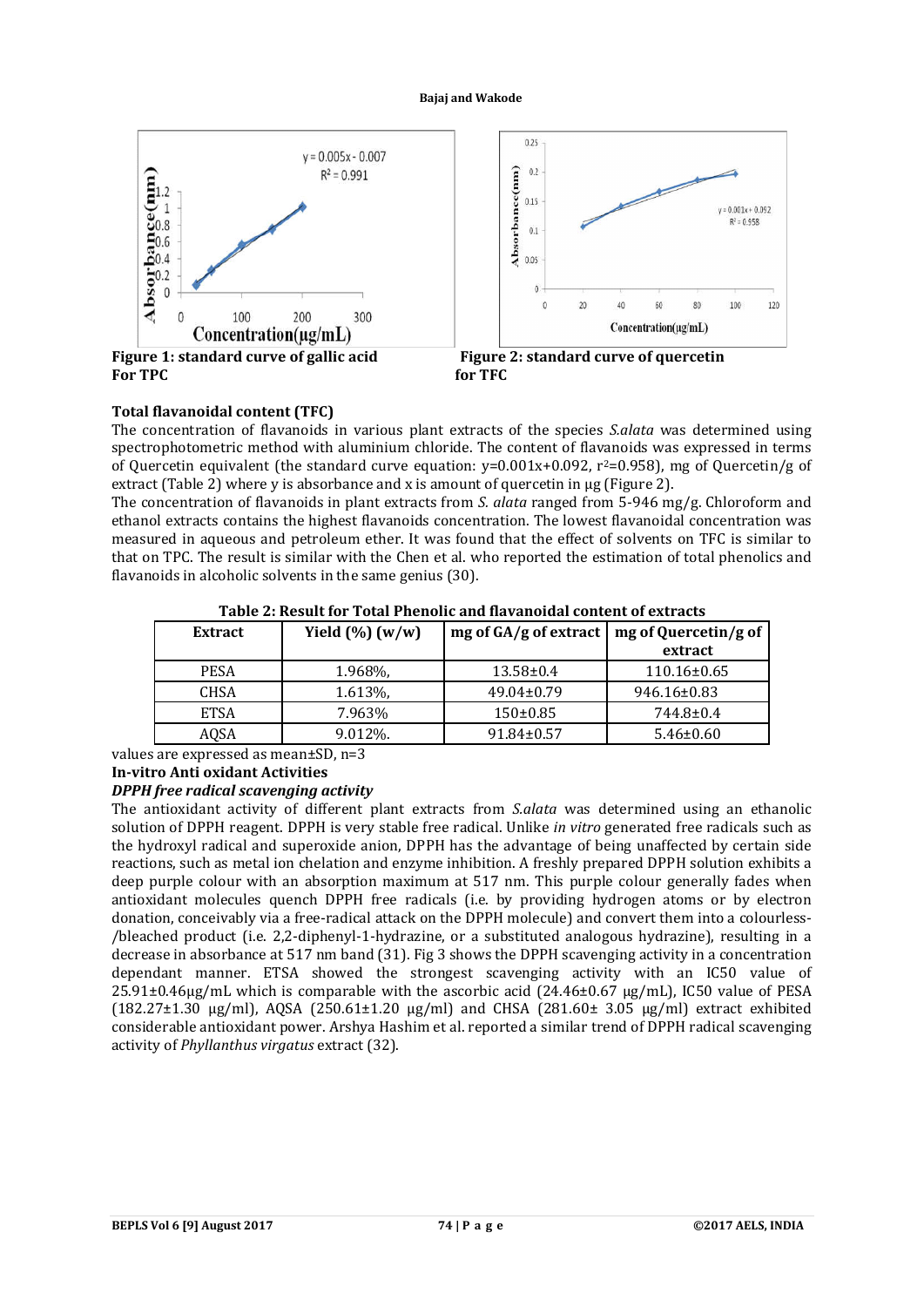

**Figure 3: DPPH Scavenging activity** 

**Figure 4: ABTS Scavenging activity** 

# **BTS assay**

ABTS is based on the ability of antioxidants to quench the long-lived ABTS radical cation, a blue/green chromophore with characteristic absorption at 734 nm, in comparison to butylated hydroxyanisole (BHA), butylated hydroxytoluene (BHT),  $\alpha$ -tocopherol and Trolox ( a water-soluble  $\alpha$ -tocopherol analogue) (33). The ABTS scavenging activity of all the extracts of *S. alata* were detected and compared with Trolox. The results are expressed as percentage inhibition (% inhibition) at various concentration (20- 200 μg/mL) of PESA, CHSA, ETSA and AQSA extracts as well as standard Trolox (20 -200 μg/mL) were calculated and plotted in Fig 4 using Graph Pad Prism. The IC50 values are calculated from graph and were found to be 73.02μg/mL (Trolox), 220.03μg/mL (PESA), 282.27μg/mL (CHSA), 96.88μg/mL (ETSA) and 169.05μg/mL (AQSA) Extract. The IC50 of PESA, CHSA, AQSA are significantly lower than IC50 of trolox (P<0.05) is considered significant) while the IC50 of ETSA is comparable with IC50 of trolox. The results are expressed as % inhibition and are shown in figure 4. The reducing capacity of a compound may serve as a significant indicator of its potential antioxidant activity and generally correlated with the presence of reductones, which have been shown to exert antioxidant activity by breaking the free radical chain and donating a hydrogen atom (34).

# *Invitro* **Anti-inflammatory Activities**

# *HRBC membrane stabilization*

The erythrocyte membrane resembles to lysosomal membrane and as such the erythrocyte could be extrapolated to the stabilization of lysosomal membrane. Stabilization of lysosomal is important in limiting the inflammatory response (35).The present studies on *S.alata* extracts for the stabilizing activity could lead to an increase in the surface area to volume ratio of the cells which may be brought about by an expansion of membrane or shrinkage of the cell and an interaction with membrane proteins according to chopade et al (36). It is therefore expected that phytochemicals present and their synergistic action as in extracts with membrane –stabilizing properties. This fact provides an evidence for membrane stabilization as an additional mechanism of its anti-inflammatory effect. The extracts were initially subjected to erythrocyte (RBC) membrane stabilization induced haemolysis by hypotonic solution and its effectiveness was dose dependent. All extracts may possibly inhibit the release of lysosomal content of neutrophillis at the site of inflammation. It was observed that ETSA extract showed significant activity when compared to the standard diclofenac sodium. The inhibitory effects of different concentrations of extracts on HRBC membrane stabilization are given in figure 5. The IC50 of PESA, CHSA, AQSA are significantly lower than IC50 of Diclofenac (P<0.05) and are considered significant while the IC50 of ETAH is comparable to IC50 of diclofenac and considered non significant. The IC50 values are given in Table 3. The activity of the extracts were concentration dependant, with the increasing concentration the activity is also increased. These results may be attributes due to the presence of phenolic content and good anti-inflammatory properties.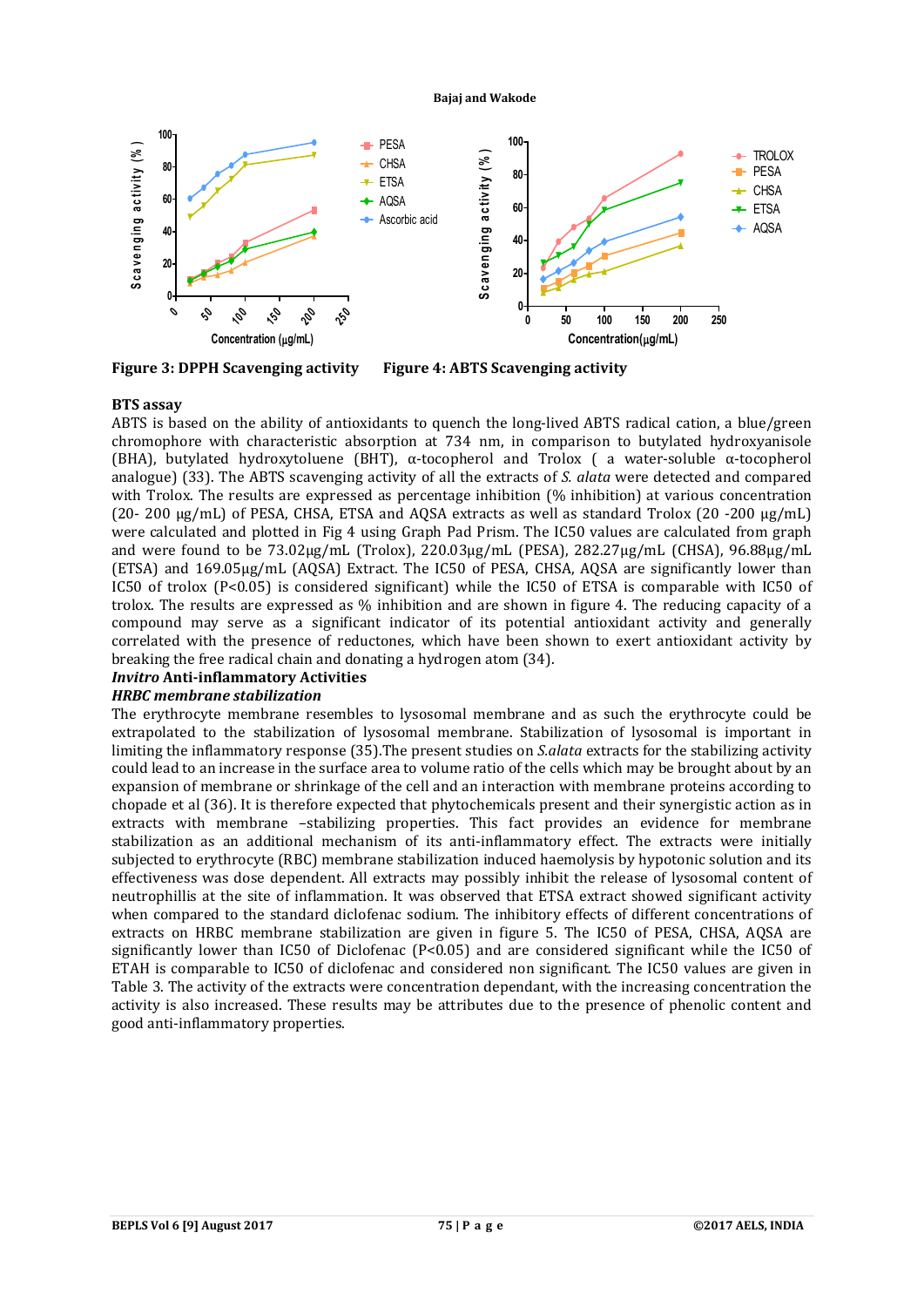

**Figure 5: Percentage stabilization Figure 6: Percentage denaturation**

# **Albumin denaturation**

Denaturation of proteins is a well documented cause of inflammation. As part of the investigation on the mechanism of the anti inflammation activity, ability of extract protein denaturation was studied. It was effective in inhibiting heat induced albumin denaturation as per Table 3 and figure 6. Maximum inhibition was observed from ETSA followed by AQSA, CHSA and PESA at the concentration of 200 μg/ml. Aspirin, a standard anti-inflammatory drug showed the maximum inhibition 81.73% at the concentration of 200μg/mL. The IC50 value of ETSA extract (74.70μg/mL) is considered non significant as compared to standard (Aspirin) value 68.05±1.75 μg/mL as per Table 3.

The data in Figure 6 showed that all the extract showed significant inhibition in dose dependant manner. The IC50 of PESA extract (p<0.01), CHSA (p<0.001) and AQSA (p<0.0001) are considered significant as compare to IC50 of Asprin (P<0.05).

| 11000111 GCMGCAI GCOM       |                               |                             |  |  |  |
|-----------------------------|-------------------------------|-----------------------------|--|--|--|
| <b>Extracts of S. alata</b> | $IC50$ ( $\mu$ g/mL)          |                             |  |  |  |
|                             | <b>Membrane stabilazation</b> | <b>Protein denaturation</b> |  |  |  |
| Diclofenac/Aspirin          | $10.05 \pm 1.08$              | $68.05 \pm 1.75$            |  |  |  |
| <b>PESA</b>                 | 94.79±2.41***                 | $93.86 \pm 1.4*$            |  |  |  |
| <b>CHSA</b>                 | 135.02±5.07***                | 102.01±1.27**               |  |  |  |
| <b>ETSA</b>                 | $13.45 \pm 1.14$ ns           | $74.70 \pm 0.86$ ns         |  |  |  |
| <b>AQSA</b>                 | 99.63±1.51***                 | 133.613±2.39***             |  |  |  |

**Table 3: Fifty percent inhibitory concentration (IC50) of** *S. alata* **on Membrane Stabilization and Protein denaturation**

*Each value represents the mean ± SD, n=3, and results were analyzed by one way ANOVA followed by Dunnet test. \*\*\*p<0.0001, considered extremely significant, \*\*p<0.001, \*p<0.01, p<0.05 are considered significant; ns p>0.05, non significant.*

# **CONCLUSION**

In the present study, results indicate that the ethanolic extract of *S. alata* possess anti-oxidant and antiinflammatory properties. In general, extraction yield increased with increasing polarity of organic solvent that facilitates the extraction of all compounds that were soluble in both water and organic solvents. The TPC of extracts were consistent with the TFC, antioxidant and anti-inflammatory activity of extracts. Identification, isolation and purification of each bioactive compound of this plant may in future yield a natural antioxidant and anti-inflammatory agent for the treatment of various diseases such as cancer, inflammation, neurological disorder and aging.

# **REFERENCES**

- 1. Sarmadi B, Ismail A, Hamid M . Antioxidant and angiotension converting enzyme (ACE) inhibitory activities of cocoa (*Theobroma cacao L*.) autolysates. *Food Res. Int.*,2011; 44: 290-296.
- 2. Barrera G. Oxidative stress and lipid peroxidation products in cancer progression and therapy. *ISRN Oncol*., 2012; 137289.
- 3. Lai P.K and Roy J. Antimicrobial and chemopreventive properties of herbs and spices. *Curr.med.chem*., 2004;11:1451-1460.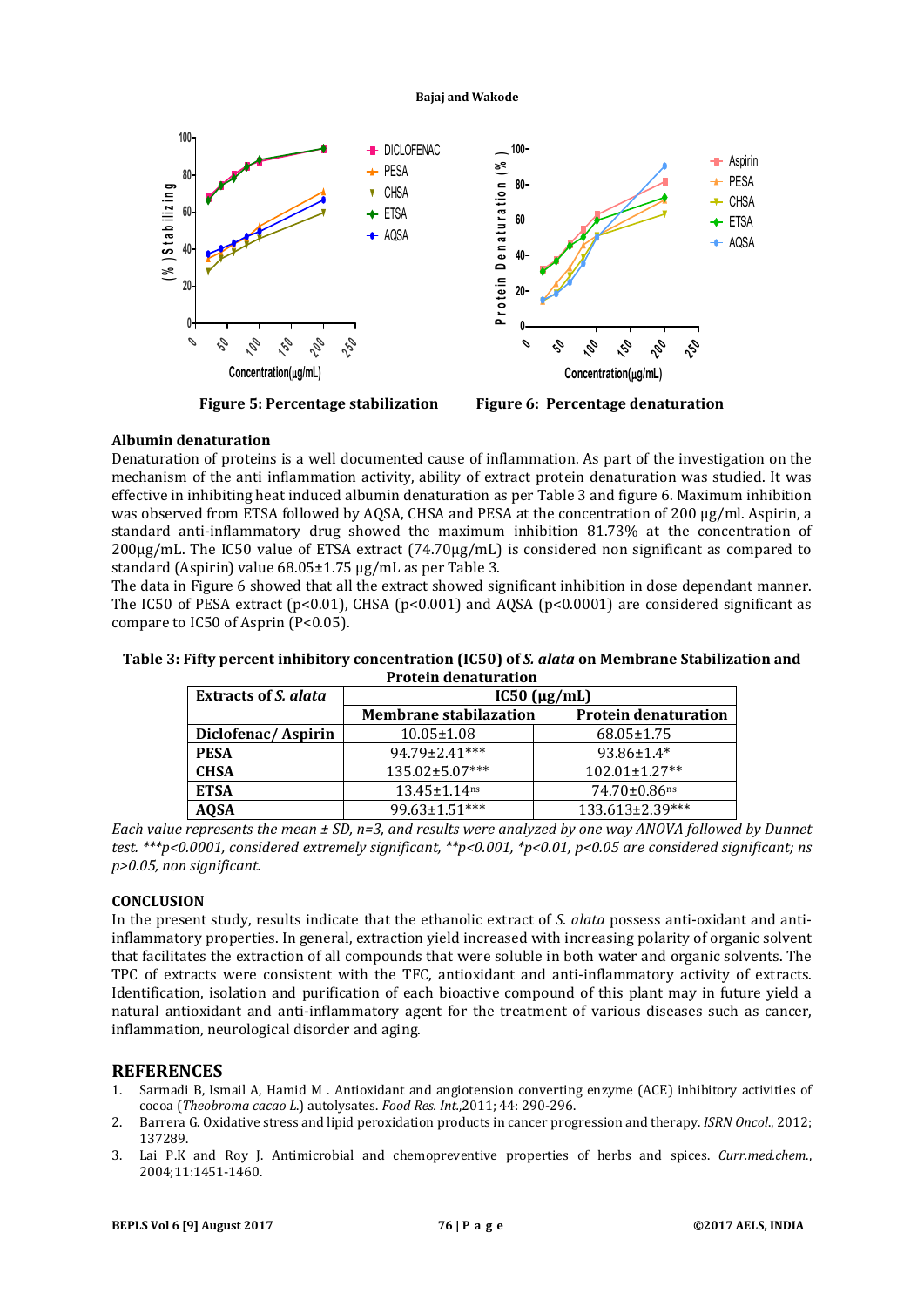- 4. Halliwell B and Gutteridge JMC (1985), "The Chemistry of Oxygen Radicals and Other Oxygen-Drived Species", in *Free Radicals in Biology and Medicine*, Oxford University Press, pp. 20-64, New York.
- 5. DelRio LA, Sandalio LM, Corpas FJ, Palma JM, Barroso JB. Reactive oxygen species, reactive nitrogen species in peroxisomes. Production, scavenging, and, role in cell signaling. *Plant Physiol*. 2006; 141: 330-35.
- 6. Kikuzaki H, Nakatani N. Antioxidant effects of some ginger constituents. *Journal of Food Science* 1993; 58(6):1407-1410.
- 7. Lewis DA. In: Anti-inflammatory Drugs from Plants and Marine Sources. Basel: Bikhauser Verlag; 1989.
- 8. Wilson R L (1988), "Free Radicals and Tissue Damage, Mechanistic Evidence from Radiation Studies", in *Biochemical Mechanisms of Liver Injury*, Academy Press, p. 123, New York.
- 9. Chatterjee GK and Pal SP . Search for anti-inflammatory agents from Indian medicinal plants-A review. *Indian Drugs*, 1984; 21: 43.
- 10. Kumar V, Abbas AK and fausto N (2004). Pathologic basis of disease. Elsevier Saunders. Pennsylvania.
- 11. Tachakittirungrod, S., Okonogi, S. and Chowwanapoonpohn, S. Study on antioxidant activity of certain plants in Thailand: Mechanism of antioxidant action of guava leave extract. Journal of Food Chemistry, 2007; 103: 381- 388.
- 12. Cotran RS, Kumar V and Robbins SL. In: Robbins, Pathologic Basis of Disease. Philadelphia: W.B. Saunders Company; 1994.
- 13. Karadag A, Ozcelik B, Saner S. Review of methods to determine antioxidant capacities. *Food Anal. Methods*, 2009;  $2: 41-60.$
- 14. P. Masoko and J. N. Eloff, "Screening of twenty-four South African Combretum and six Terminalia species (Combretaceae) for antioxidant activites," African Journal of Traditional, Complementary and Alternative Medicines, 2007; vol. 4(2): 231–239.
- 15. M. Bichra, C. El-Modafar, A. El-Abbassi, H. Bouamama, and F. Benkhalti, "Antioxidant activities and phenolic profile of six Moroccan selected herbs," Journal of Microbiology, Biotechnology and Food Sciences, 2013; vol. 2(4): 2320–2338.
- 16. Kirtikar KR, Basu BD. Indian medicinal plants, Int. book distributors, Dehradun, India, 2006; Vol. II, 1667.
- 17. Karan M et al. Phytochemical and antimalarial studies on *Swertia alata* Royale. Acta Hortic 2005; 675: 139–145.
- 18. Supreet Khanal, Niroj Shakya, Krishna Thapa , Deepak Raj Pant, Phytochemical investigation of crude methanol extracts of different species of Swertia from Nepal, *BMC Research Notes*, 2015; 8: 821.
- 19. Khandelwal KR. Practical pharmacognosy. 18th ed. Pune: Nirali publication, 2007; pp 10-14.
- 20. Spanos GA, Wrolstad RE. Influence of processing and storage on the phenolic composition of Thompson seedless grape juice. J. Agri. Food Chem. 1990; 38:1565-1571.
- 21. Lister E, Wilson P. Measurement of total phenolics and ABTS assay for antioxidant activity (personal communication). Crop Research Institute, Lincoln, New Zealand; 2001.
- 22. Quettier, D.C., Gressier, B., Vasseur, J., Dine, T., Brunet, C., Luyckx, M.C., Cayin, J.C., Bailleul, F., Trotin, F., Phenolic compounds and antioxidant activities of buckwheat (*Fagopyrum esculentum* Moench) hulls and flour. *J. Ethnopharmacol*., 2000 72, 35-42.
- 23. Hirano R, Sasamoto W, Matsumoto A, Itakura H, Igarashi O, Kondo K. Antioxidant ability of various flavonoids against DPPH radicals and LDL oxidation. J Nutr Sci Vitaminol (Tokyo). 2001; 47(5): 357-362.
- 24. Alam Md. Nur, Bristi Nusrat Jahan, Md. Rafiquzzaman; Review On In Vivo and*In Vitro* Methods Evaluation of Antioxidant Activity; Saudi Pharmaceutical Journal 2013; 21: 143–152.
- 25. Roberta Re, Nicoletta Pellegrini, Anna Proteggente, Ananth Pannala, Min Yang, and Catherine Rice-Evans; Antioxidant Activity Applying An Improved ABTS Radical Cation Decolorization Assay; Free Radical Biology & Medicine, 1999; Vol. 26(9/10): 1231–1237.
- 26. Shinde U A, Phadke AS, Nair AM, Mugantiwar AA, Dikshit VJ and Saraf VO .Membrane stabilizing activity –a possible mechanism of action for the anti-inflammatory activity of *Cedrus deodara* wood oil. *Fitoterapia,* 1999; **70** (3) 251-257.
- 27. Mizushima Y and Kobayashi M. Interaction of anti-inflammatory drugs with serum preoteins, especially with some biologically active proteins. J of Pharma Pharmacol 1968; 20:169-173.
- 28. Sakat S, Juvekar AR, Gambhire MN. In vitro antioxidant and anti-inflammatory activity of methanol extract of Oxalis corniculata Linn. *International Journal of Pharma and Pharmacological Sciences* 2010; 2(1):146-155.
- 29. Quy Diem Do, Artik Elisa Angkawijaya, Phuong Lan Tran-Nguyen, Lien Huong Huynh, Felycia Edi Soetaredjo, Suryadi Ismadji, Yi-Hsu Ju, Effect of extraction solvent on total phenol content, total flavonoid content, and antioxidant activity of Limnophila aromatic,*Journal of food and drug analysis*,2014; 22:296-302.
- 30. Chen Y, Huang B, He J, Han L, Zhan Y, Wang Y. In vitro and in vivo antioxidant effects of the ethanolic extract of *Swertia chirayita*. *J Ethnopharm*. 2011; 136:309–15.
- 31. Amarowicz R., Pegg B.R., Rahimi-moghaddam P., Bar b., Weil J.A. ,Free-radical scavenging capacity and antioxidant activity of selected plant species from the Canadian prairies*. Food Chem*., 2003; 84: 551-562.
- 32. Arshya Hashim, M. Salman Khan, Mohd. Sajid Khan Mohd. Hassan Baig,1 and Saheem Ahmad, Antioxidant and  $\alpha$ -Amylase Inhibitory Property of *Phyllanthus virgatus* L.: An *In Vitro* and Molecular Interaction Study, *BioMed ResearchInternational*, 2013; Volume 2013: 1-12 pages.
- 33. Gulçin, I; Huyut, Z.; Elmastas, M.; Aboul-Enein, H.Y. Radical scavenging and antioxidant activity of tannic acid. *Arab J. Chem.* 2010; *3*: 43–53.
- 34. M.H Gordon "The mechanism of antioxidant action in vitro" in food antioxidants, B.J.F Hudson, Ed., pp 1-18, elsivier applied sciences, London UK 1990.